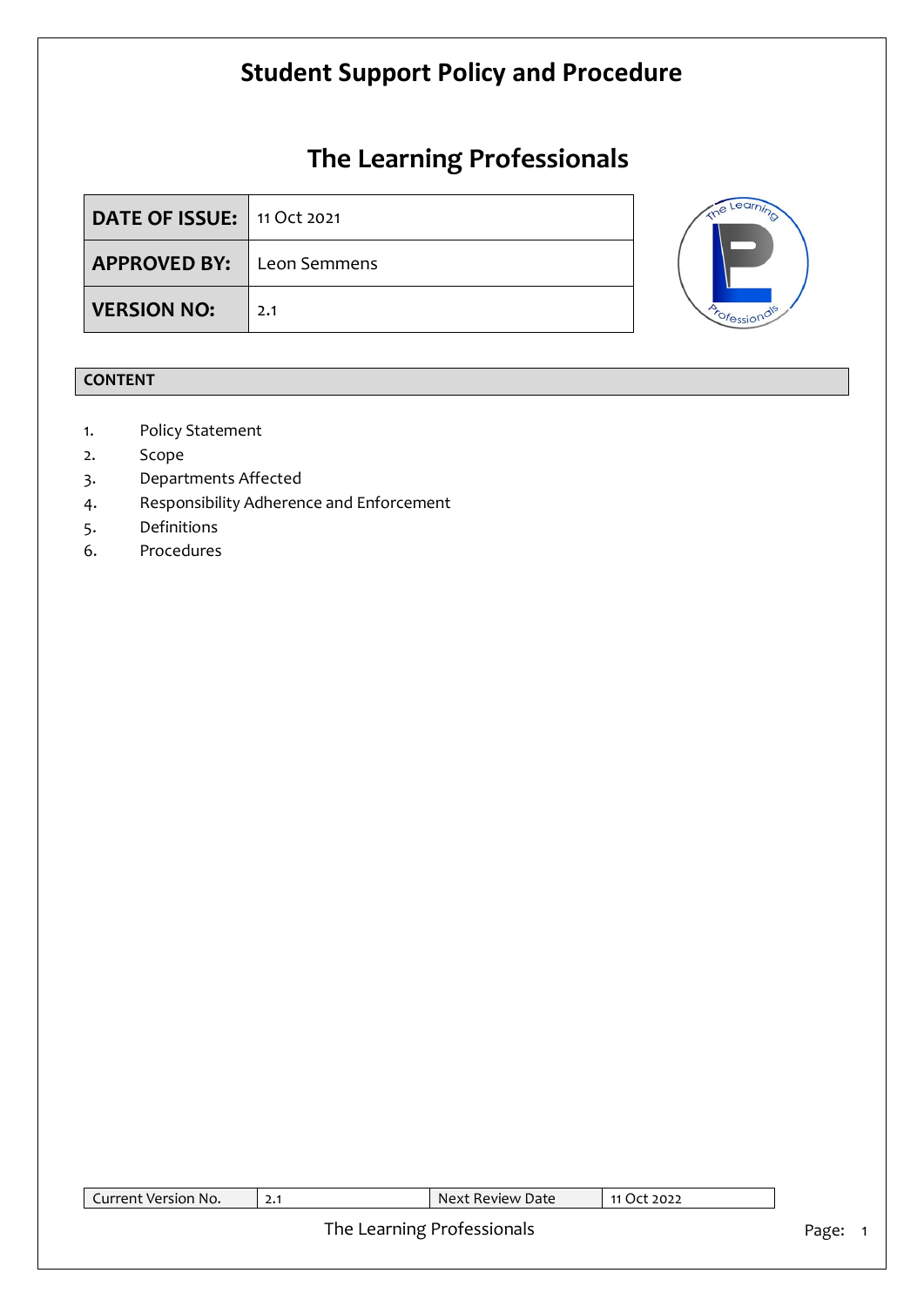#### **1. POLICY STATEMENT**

The purpose of this policy is to ensure that students have the necessary support or advice to assist their academic performance whilst undertaking their studies with The Learning Professionals. This policy is made available to all stakeholders on The Learning Professionals website.

#### **2. SCOPE**

The Student Support policy applies to all students enrolled in and studying VET courses at The Learning Professionals.

#### **3. DEPARTMENTS AFFECTED**

This Policy applies to Admissions, Student Support, and all Training Departments.

#### **4. RESPONSIBILITY, ADHERENCE AND ENFORCEMENT**

The CEO is responsible for this policy ensuring staff, third parties, authorised education agents and students are aware of The Learning Professionals student support policy and procedure. The RTO Manager is responsible for the implementation of this policy.

The whole staff are responsible for the application of this policy.

#### **5. DEFINITIONS**

| Course                     | A vocational qualification offered by The Learning Professionals           |  |  |  |  |
|----------------------------|----------------------------------------------------------------------------|--|--|--|--|
| <b>LLN</b>                 | LLN means Language Literacy and Numeracy. This test is not a barrier to    |  |  |  |  |
|                            | course entry, it helps The Learning Professionals understand how it can    |  |  |  |  |
|                            | support students in their learning.                                        |  |  |  |  |
| <b>Pre-Training Review</b> | The Pre-training Review (PTR) is conducted for prospective students as     |  |  |  |  |
|                            | part of the enrolment process. The purpose of PTR is to ensure that        |  |  |  |  |
|                            | students are enrolling in the most suitable and appropriate training       |  |  |  |  |
|                            | option which best suits them and their future career plan. This also helps |  |  |  |  |
|                            | The Learning Professionals identify appropriate learning and assessment    |  |  |  |  |
|                            | strategies and any supports students may need to successfully complete     |  |  |  |  |
|                            | the course(s) they chose.                                                  |  |  |  |  |
| Provider default           | A registered provider defaults, in relation to an overseas student or      |  |  |  |  |
|                            | intending overseas student and a course at a location, if:                 |  |  |  |  |
|                            | a. either of the following occurs:                                         |  |  |  |  |
|                            | the provider fails to start to provide the course to the student at<br>i.  |  |  |  |  |
|                            | the location on the agreed starting day.                                   |  |  |  |  |
|                            | the course ceases to be provided to the student at the location<br>ii.     |  |  |  |  |
|                            | at any time after it starts but before it is completed; and                |  |  |  |  |
|                            | b. the student has not withdrawn before the default day.                   |  |  |  |  |

| Current Version No.       |  | Next Review Date | 11 Oct 2022 |
|---------------------------|--|------------------|-------------|
| The Loaming Drofeccionals |  |                  |             |

#### The Learning Professionals Page: 2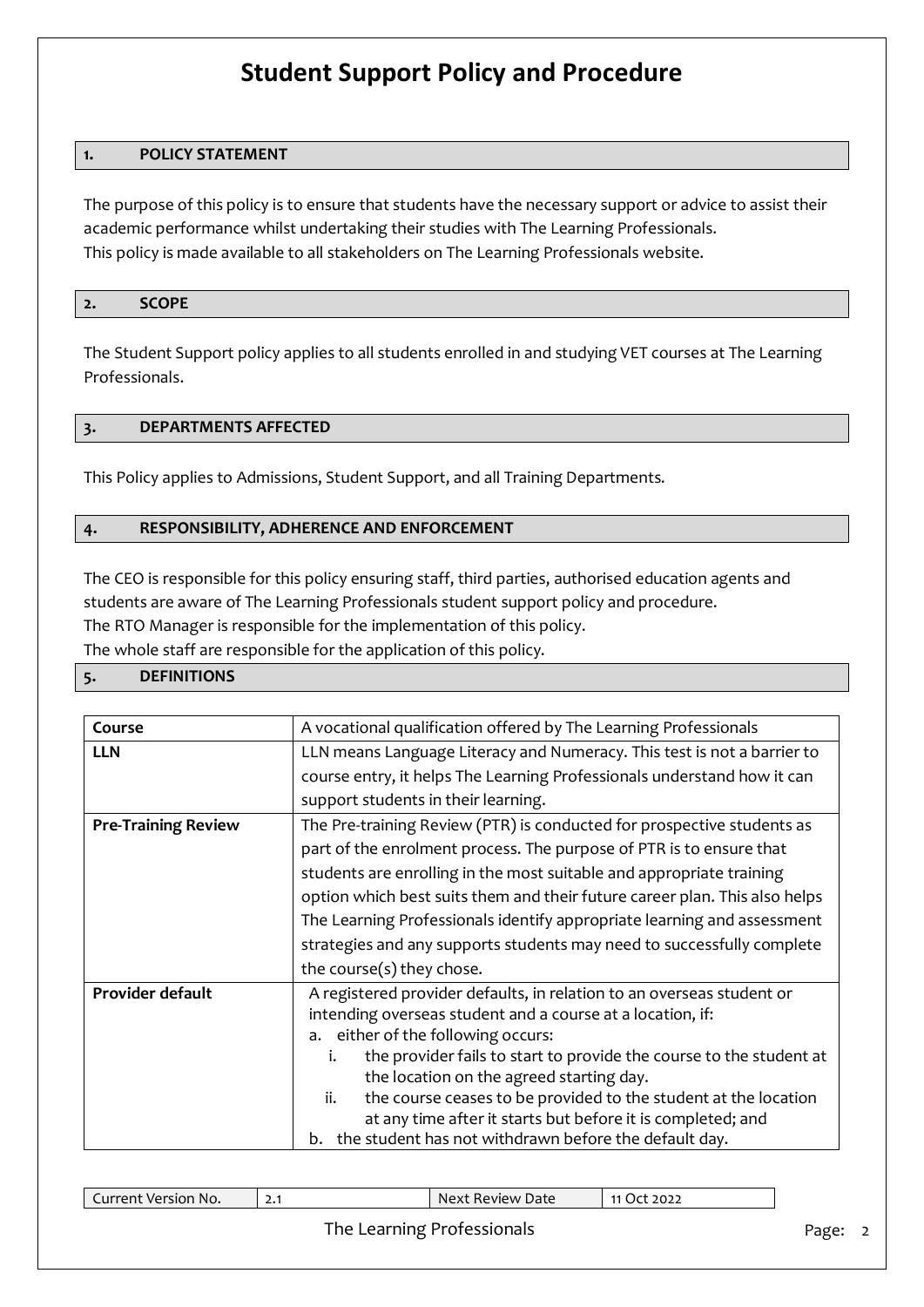#### **6. PROCEDURES**

6.1 The Learning Professionals management and staff are committed to the provision of support services for applicants and enrolled students, with staff in place who are appointed for contact and referral for course and academic enquiries, student support and general welfare matters. All enrolling students are provided with an orientation event which includes guidance concerning student support services at the beginning of their programs.

#### **6.2 LLN Support**

- 6.2.1 Based on the findings of the LLN assessment within the Pre-Training Review, participants can meet with the Student Support Officer to discuss possible assistance. The Learning Professionals will make every reasonable effort to cater for participant's individual needs. However, Certificate IV and higher qualifications require a language, literacy and numeracy levels that may be beyond the foundation development assistance that The Learning Professionals can provide. Participants that require additional assistance with LLN can access information about LLN providers by calling the Reading and Writing Hotline on 1300 655 506 or refer t[o https://www.readingwritinghotline.edu.au/](https://www.readingwritinghotline.edu.au/) Costs associated with assistance deemed beyond The Learning Professionals provisions will be met by the participant.
- 6.2.2 The Learning Professionals will:
	- Verbally interview participants to assist with demonstrating competency (without adapting the intent (benchmarks) of the unit/s assessment requirements)
	- Ask participants to demonstrate their skills
	- Allow participants to choose their seating arrangements to ensure they can see/hear trainer
	- Allow participants to bring approved person to 'sign' or to help read terminology or make notes
	- Provide training materials in a larger font
	- Apply reasonable adjustment of assessment methods e.g., verbal assessment when appropriate
- 6.2.3 The Learning Professionals cannot offer training materials in a foreign language or braille recording or the provision of an interpreter to assist with language, sight, hearing or learning barriers (unless supplied by participant or referral agency).

#### **6.3 Additional training**

Support outside of program contact hours is available. Support Staff are available between 10am - 4pm, on training days via the email at first contact. If a student request additional training, this will be provided on an appointment bases and an intervention strategy will be implemented.

#### **6.4 Reasonable adjustment**

Reasonable adjustment of training and assessment is possible to ensure individual needs are met. This is to be discussed with the assessor via an appointment or during a student assessment plan action, to maintain validity of the assessment in line with the learning outcomes.

#### **6.5 Additional support (not available to employee in workplace delivery)**

The Learning Professionals may receive documentation from Vocational Advisors such as 'Collection and Release of Information' or 'Authority to Disclose Information'. This enables

#### The Learning Professionals and a state of the Page: 3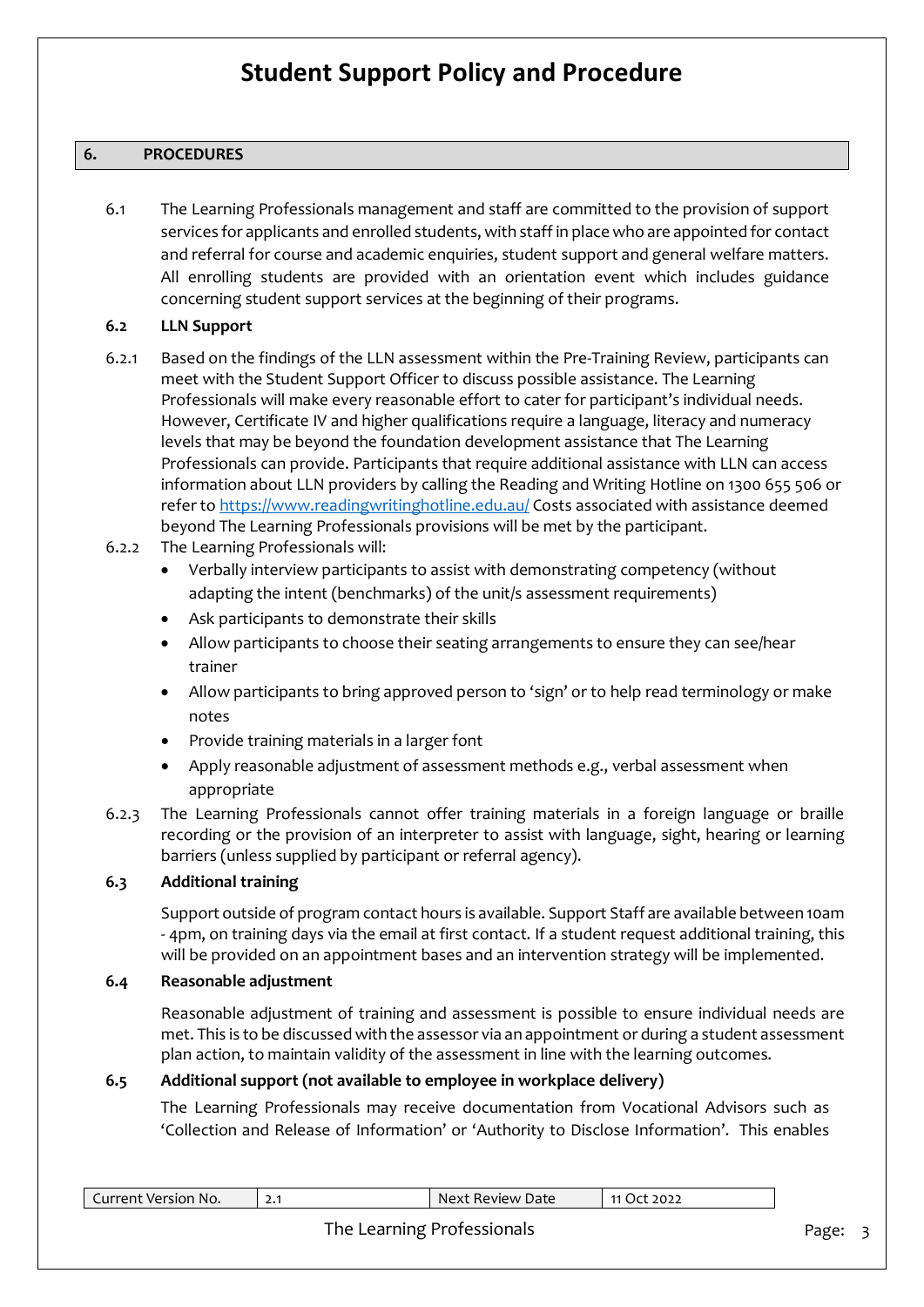provision of extra support to our participants through communication with their Advisor and further insight into their individual needs and may also provide:

- Agency referral for equipment, resources and/or referral to programs to increase access for learners with disabilities and other learners in accordance with access and equity guidelines
- Referrals to relevant services for counselling, substance abuse, gambling, and financial hardship are available.

#### **6.6 IT Support**

Prior to enrolment all applicants are informed that part of their course delivery in via distance learning, which requires the student to use information technology during their program. If a student has IT issues during their studies with us, they can contact out IT support Centre via [it@thelearningprofessionals.com.au](mailto:it@thelearningprofessionals.com.au) . Students will be provided support within 24 hours on the next business day.

#### **6.7 Referral services**

- 6.7.1 Equipped with information and permission from the student, the Student Support Officer shall:
	- Respond to questions concerning attendance, course progress and/or payment issues and refer the information to relevant staff for further advice.
	- Provide information on local referral services for accommodation, public services, and counselling assistance for personal, emotional, or cultural issues. The student should be advised that these support services (information support) of The Learning Professionals are at no extra cost, however the referral services may require payment for their contribution. This payment is not covered by The Learning Professionals.
- 6.7.2 The assigned Student Support Officer shall maintain a log of student support service events, enquiries within the Student Management Systems (SMS).
- 6.7.3 The Student Support Officer will:
	- Liaise with and record information on current progress with students referred to by training staff
	- Prepare monthly reports of student support services accessed by students and submit to The Learning Professionals management for review.

#### **6.8 Emergency contact**

The contact person in emergency situations is The Student Support Manager via [admin@thelearningprofessionals.com.au](mailto:admin@thelearningprofessionals.com.au)

#### **6.9 Support for students at provider defaults circumstances**

In the unlikely event if The Learning Professionals has ceased delivering a course but have students who are enrolled or intending to enrol, The Learning Professionals will:

- 6.9.1 Provide a release letter for any student who wishes to transfer to another provider
- 6.9.2 Make arrangements for the student to be offered a place in an alternative course:
	- a. offered by The Learning Professionals but is not subject to default or
	- b. offered by a different provider who has agreed to enrol the student, and
	- c. that the student freely agrees to, and who is suitable for that course, within 14 days, or
- 6.9.3 Fully refund any intending students within 14 days of the originally agreed starting date.

| Current Version No. | ا • ک | Next Review Date | 11 Oct 2022 |
|---------------------|-------|------------------|-------------|
|                     |       |                  |             |

### The Learning Professionals **Page: 4** Page: 4